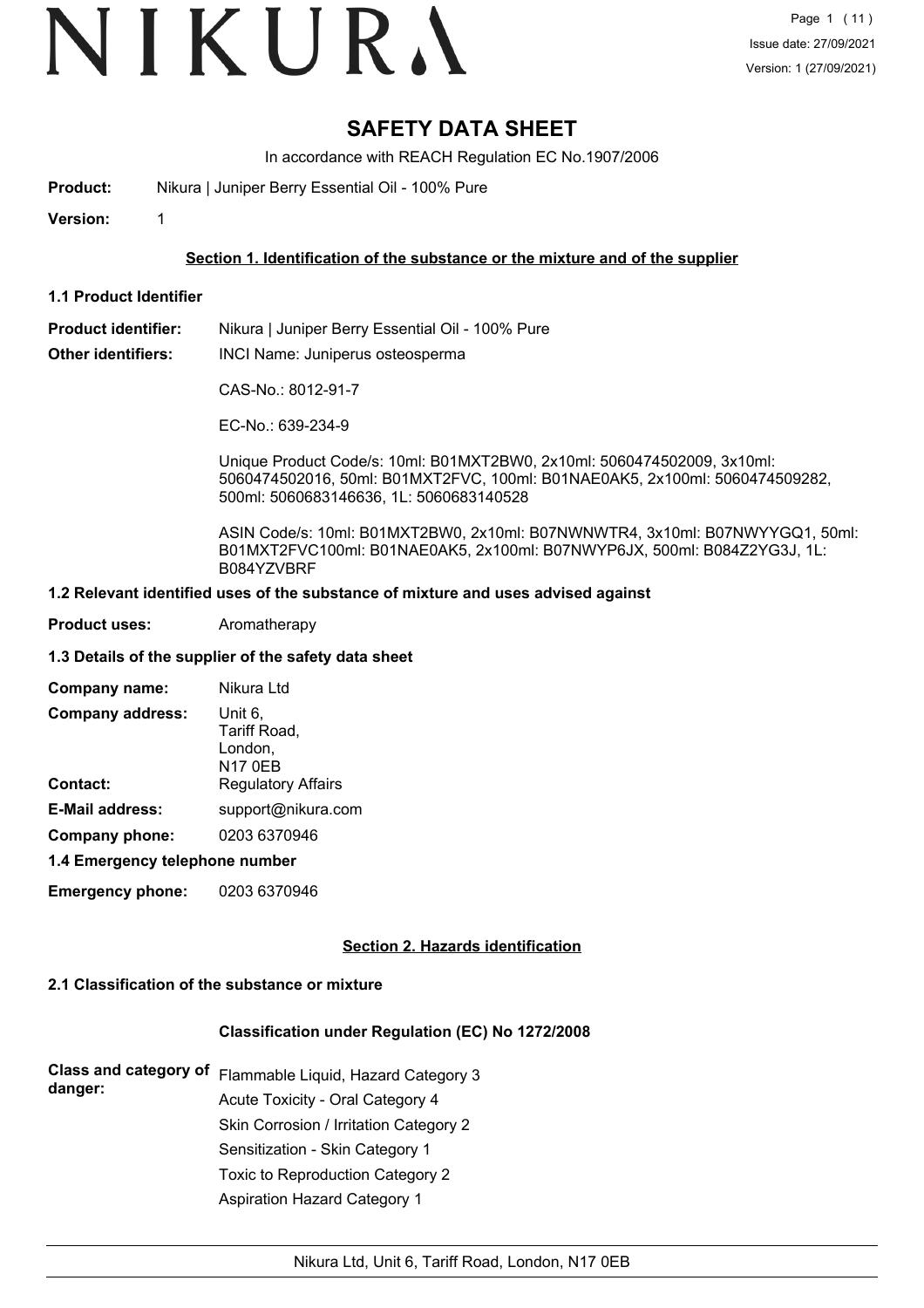## **SAFETY DATA SHEET**

In accordance with REACH Regulation EC No.1907/2006

| <b>Product:</b>                         | Nikura   Juniper Berry Essential Oil - 100% Pure                                                                                                                                                                                                                                                                                                                                                                                                                                                                                                                                                                                                                                                                                          |
|-----------------------------------------|-------------------------------------------------------------------------------------------------------------------------------------------------------------------------------------------------------------------------------------------------------------------------------------------------------------------------------------------------------------------------------------------------------------------------------------------------------------------------------------------------------------------------------------------------------------------------------------------------------------------------------------------------------------------------------------------------------------------------------------------|
| <b>Version:</b><br>1                    |                                                                                                                                                                                                                                                                                                                                                                                                                                                                                                                                                                                                                                                                                                                                           |
| <b>Class and category of</b><br>danger: | Hazardous to the Aquatic Environment - Acute Hazard Category 1<br>Hazardous to the Aquatic Environment - Long-term Hazard Category 1<br>Hazardous to the Aquatic Environment - Long-term Hazard Category 2<br>H226, Flammable liquid and vapour.<br>H302, Harmful if swallowed.<br>H304, May be fatal if swallowed and enters airways.<br>H315, Causes skin irritation.<br>H317, May cause an allergic skin reaction.<br>H361, Suspected of damaging fertility or the unborn child (exposure route).<br>H410, Very toxic to aquatic life with long lasting effects.<br>H411, Toxic to aquatic life with long lasting effects.                                                                                                             |
| 2.2 Label elements                      |                                                                                                                                                                                                                                                                                                                                                                                                                                                                                                                                                                                                                                                                                                                                           |
|                                         | Classification under Regulation (EC) No 1272/2008                                                                                                                                                                                                                                                                                                                                                                                                                                                                                                                                                                                                                                                                                         |
| Signal word:                            | Danger                                                                                                                                                                                                                                                                                                                                                                                                                                                                                                                                                                                                                                                                                                                                    |
| <b>Hazard statements:</b>               | H226, Flammable liquid and vapour.<br>H302, Harmful if swallowed.<br>H304, May be fatal if swallowed and enters airways.<br>H315, Causes skin irritation.<br>H317, May cause an allergic skin reaction.<br>H361, Suspected of damaging fertility or the unborn child (exposure route).<br>H410, Very toxic to aquatic life with long lasting effects.<br>H411, Toxic to aquatic life with long lasting effects.                                                                                                                                                                                                                                                                                                                           |
| <b>M</b> factor:                        | None                                                                                                                                                                                                                                                                                                                                                                                                                                                                                                                                                                                                                                                                                                                                      |
| <b>Supplemental</b><br>Information:     | None                                                                                                                                                                                                                                                                                                                                                                                                                                                                                                                                                                                                                                                                                                                                      |
| Precautionary<br>statements:            | P210, Keep away from heat, sparks, open flames and hot surfaces. - No smoking.<br>P233, Keep container tightly closed.<br>P240, Ground/bond container and receiving equipment.<br>P241, Use explosion-proof electrical, ventilating and lighting equipment.<br>P242, Use only non-sparking tools.<br>P243, Take precautionary measures against static discharge.<br>P261, Avoid breathing vapour or dust.<br>P264, Wash hands and other contacted skin thoroughly after handling.<br>P270, Do not eat, drink or smoke when using this product.<br>P272, Contaminated work clothing should not be allowed out of the workplace.<br>P273, Avoid release to the environment.<br>P280, Wear protective gloves/eye protection/face protection. |
|                                         |                                                                                                                                                                                                                                                                                                                                                                                                                                                                                                                                                                                                                                                                                                                                           |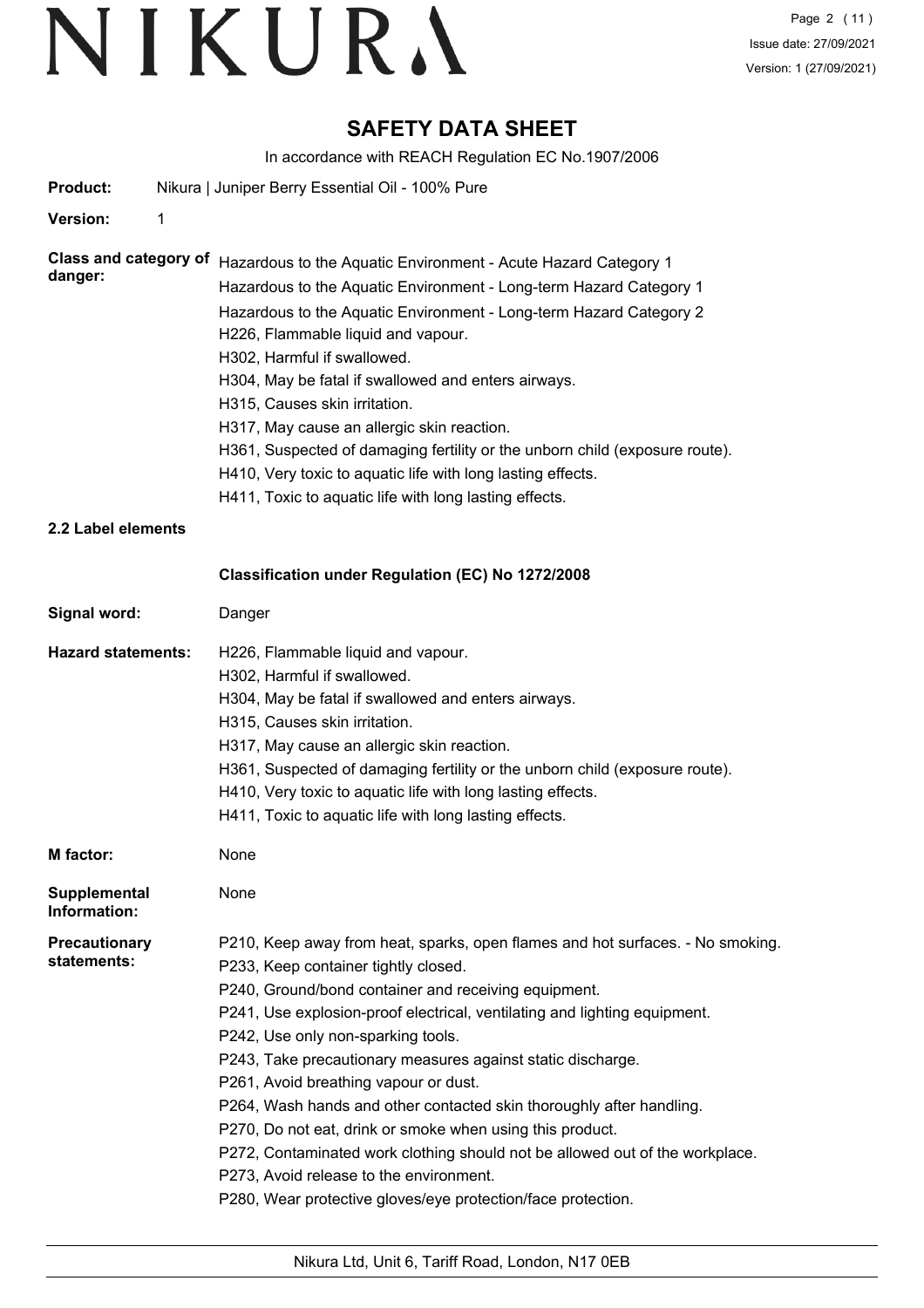## **SAFETY DATA SHEET**

In accordance with REACH Regulation EC No.1907/2006

| <b>Product:</b>            | Nikura   Juniper Berry Essential Oil - 100% Pure                                                                                                                                                |
|----------------------------|-------------------------------------------------------------------------------------------------------------------------------------------------------------------------------------------------|
| <b>Version:</b>            | 1                                                                                                                                                                                               |
|                            | P301/310, IF SWALLOWED: Immediately call a POISON CENTER or doctor/physician.                                                                                                                   |
|                            | P303/361/353, IF ON SKIN (or hair): Remove/take off immediately all contaminated clothing.<br>Rinse skin with water/shower.<br>P308/313, IF exposed or concerned: Get medical advice/attention. |
|                            | P330, Rinse mouth.                                                                                                                                                                              |
|                            | P331, Do not induce vomiting.                                                                                                                                                                   |
|                            | P333/313, If skin irritation or rash occurs: Get medical advice/attention.                                                                                                                      |
|                            | P362, Take off contaminated clothing and wash before reuse.                                                                                                                                     |
|                            | P370/378, In case of fire: Use carbon dioxide, dry chemical, foam for extinction.                                                                                                               |
|                            | P391, Collect spillage.                                                                                                                                                                         |
|                            | P403/235, Store in a well-ventilated place. Keep cool.                                                                                                                                          |
|                            | P405, Store locked up.                                                                                                                                                                          |
|                            | P501, Dispose of contents/container to approved disposal site, in accordance with local<br>regulations.                                                                                         |
|                            | P202, Do not handle until all safety precautions have been read and understood.                                                                                                                 |
| Pictograms:                |                                                                                                                                                                                                 |
| 2.3 Other hazards          |                                                                                                                                                                                                 |
| <b>Other hazards:</b>      | None                                                                                                                                                                                            |
|                            | Section 3. Composition / information on ingredients                                                                                                                                             |
| 3.1 Substances             |                                                                                                                                                                                                 |
| <b>Product identifier:</b> | Nikura   Juniper Berry Essential Oil - 100% Pure                                                                                                                                                |

**Contains:**

| <b>Name</b>   | <b>CAS</b> | EC        | <b>REACH Registration</b><br>No. | $\%$   | <b>Classification for</b><br>(CLP) 1272/2008                                                                                                               |
|---------------|------------|-----------|----------------------------------|--------|------------------------------------------------------------------------------------------------------------------------------------------------------------|
| Jalpha-Pinene | 80-56-8    | 201-291-9 |                                  | 35.10% | Flam. Lig. 3-Acute Tox.<br>4-Skin Irrit, 2-Skin<br>Sens. 1B-Asp. Tox 1-<br>Aquatic Acute 1-<br>Aquatic Chronic 1:<br>IH226-H302-H304-<br>IH315-H317-H410.- |
| Terpinen-4-ol | 562-74-3   | 209-235-5 |                                  | 9.60%  | Acute Tox. 4-Acute<br>Tox. 4-Skin Irrit. 2-<br> STOT SE 3:H302-<br>lH315-H332-H336.-                                                                       |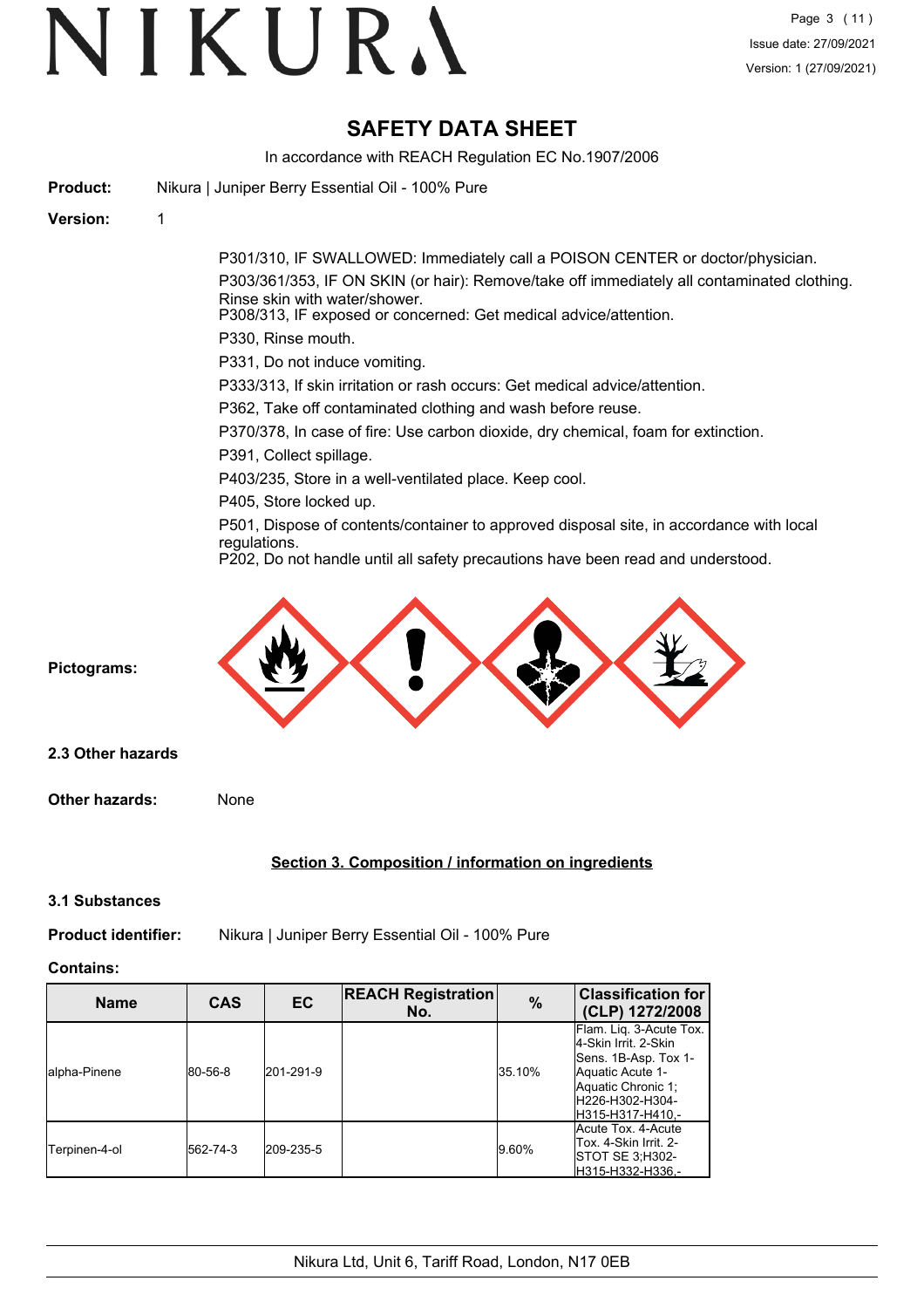## **SAFETY DATA SHEET**

In accordance with REACH Regulation EC No.1907/2006

**Product:** Nikura | Juniper Berry Essential Oil - 100% Pure

#### **Version:** 1

| Myrcene                 | 123-35-3   | 204-622-5 | 9.50% | Flam. Liq. 3-Skin Irrit.<br>2-Eye Irrit. 2-Asp. Tox<br>1-Aquatic Acute 1-<br>Aquatic Chronic 2:<br>H226-H304-H315-<br>H319-H400-H411,-  |
|-------------------------|------------|-----------|-------|-----------------------------------------------------------------------------------------------------------------------------------------|
| <b>I</b> d-Limonene     | 5989-27-5  | 227-813-5 | 3.70% | Flam. Lig. 3-Skin Irrit.<br>2-Skin Sens. 1B-Asp.<br>Tox 1-Aquatic Acute 1-<br>Aquatic Chronic 3;<br>H226-H304-H315-<br>H317-H400-H412,- |
| p-Mentha-1,4-diene      | 99-85-4    | 202-794-6 | 3.70% | Flam. Lig. 3-Repr. 2-<br>Asp. Tox 1;H226-H304-<br>H361.-                                                                                |
| lp-Mentha-1,3-diene     | 99-86-5    | 202-795-1 | 2.20% | Flam. Lig. 3-Acute Tox.<br>4-Asp. Tox 1-Aquatic<br>Chronic 2:H226-H302-<br>H304-H411.-                                                  |
| <b>l</b> beta-Pinene    | 127-91-3   | 204-872-5 | 1.90% | Flam. Liq. 3-Skin Irrit.<br>2-Skin Sens. 1B-Asp.<br>Tox 1-Aquatic Acute 1-<br>Aquatic Chronic 1;<br>H226-H304-H315-<br>H317-H410,-      |
| beta-Caryophyllene      | 87-44-5    | 201-746-1 | 1.90% | Skin Sens. 1B-Asp. Tox<br>1-Aquatic Chronic 4;<br>H304-H317-H413,-                                                                      |
| Terpinolene             | 586-62-9   | 209-578-0 | 1.80% | Flam. Lig. 3-Skin Sens.<br>1B-Asp. Tox 1-Aquatic<br>Acute 1-Aquatic<br>Chronic 1;H226-H304-<br>H317-H410,-                              |
| p-Cymene                | 99-87-6    | 202-796-7 | 1.30% | Flam. Liq. 3-Repr. 2-<br>Asp. Tox 1-Aquatic<br>Chronic 2;H226-H304-<br>H361-H411,-                                                      |
| alpha-Phellandrene      | 99-83-2    | 202-792-5 | 1.10% | Flam. Liq. 3-Asp. Tox<br>1-Aquatic Acute 1-<br>Aquatic Chronic 1;<br>H226-H304-H410,-                                                   |
| <b>I</b> delta-3-Carene | 13466-78-9 | 236-719-3 | 0.60% | Flam. Liq. 3-Acute Tox.<br>4-Skin Irrit. 2-Skin<br>Sens. 1-Asp. Tox 1-<br>Aquatic Chronic 2;<br>H226-H304-H315-<br>H317-H332-H411,-     |
| Camphene                | 79-92-5    | 201-234-8 | 0.30% | Flam. Liq. 3-Flam. Sol.<br>2-Aquatic Acute 1-<br>Aquatic Chronic 1;<br>H226-H228-H410,-                                                 |
| <b>L</b> inalool        | 78-70-6    | 201-134-4 | 0.20% | Skin Irrit. 2-Eye Irrit. 2-<br>Skin Sens. 1B;H315-<br>H317-H319,-                                                                       |

#### **Section 4. First-aid measures**

#### **4.1 Description of first aid measures**

| Inhalation:           | Remove from exposure site to fresh air, keep at rest, and obtain medical attention.                           |  |  |  |
|-----------------------|---------------------------------------------------------------------------------------------------------------|--|--|--|
| Eye exposure:         | Flush immediately with water for at least 15 minutes. Contact physician if symptoms persist.                  |  |  |  |
| <b>Skin exposure:</b> | IF ON SKIN (or hair): Remove/take off immediately all contaminated clothing. Rinse skin with<br>water/shower. |  |  |  |
| Ingestion:            | IF SWALLOWED: Immediately call a POISON CENTER or doctor/physician.                                           |  |  |  |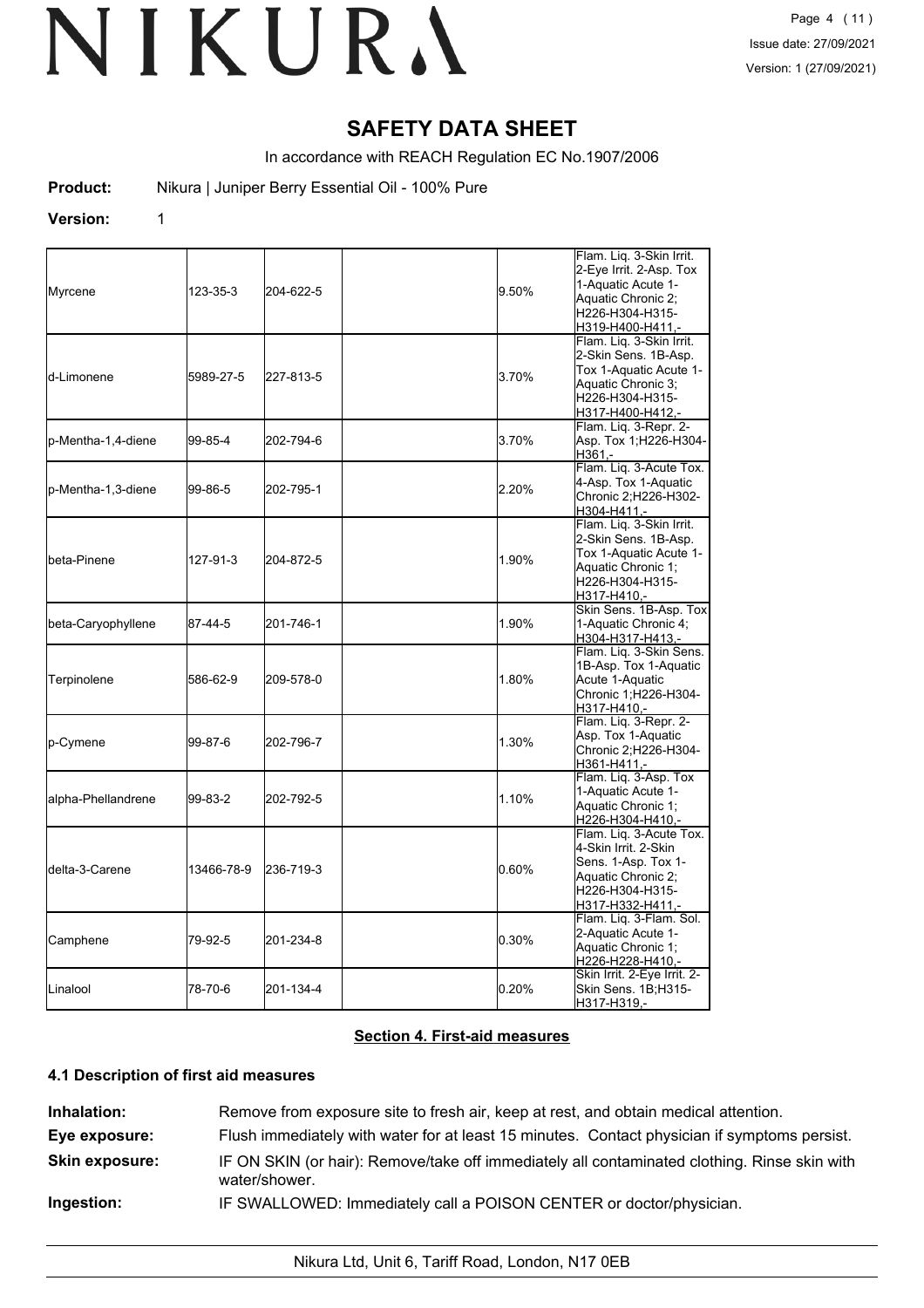## **SAFETY DATA SHEET**

In accordance with REACH Regulation EC No.1907/2006

**Product:** Nikura | Juniper Berry Essential Oil - 100% Pure

**Version:** 1

### **4.2 Most important symptoms and effects, both acute and delayed**

Harmful if swallowed. May be fatal if swallowed and enters airways. Causes skin irritation. May cause an allergic skin reaction. Suspected of damaging fertility or the unborn child (exposure route).

### **4.3 Indication of any immediate medical attention and special treatment needed**

None expected, see Section 4.1 for further information.

### **SECTION 5: Firefighting measures**

### **5.1 Extinguishing media**

Suitable media: Carbon dioxide, Dry chemical, Foam.

### **5.2 Special hazards arising from the substance or mixture**

In case of fire, may be liberated: Carbon monoxide, Unidentified organic compounds.

#### **5.3 Advice for fire fighters:**

In case of insufficient ventilation, wear suitable respiratory equipment.

### **Section 6. Accidental release measures**

#### **6.1 Personal precautions, protective equipment and emergency procedures:**

Avoid inhalation. Avoid contact with skin and eyes. See protective measures under Section 7 and 8.

### **6.2 Environmental precautions:**

Keep away from drains, surface and ground water, and soil.

### **6.3 Methods and material for containment and cleaning up:**

Remove ignition sources. Provide adequate ventilation. Avoid excessive inhalation of vapours. Contain spillage immediately by use of sand or inert powder. Dispose of according to local regulations.

#### **6.4 Reference to other sections:**

Also refer to sections 8 and 13.

### **Section 7. Handling and storage**

### **7.1 Precautions for safe handling:**

Keep away from heat, sparks, open flames and hot surfaces. - No smoking.

Nikura Ltd, Unit 6, Tariff Road, London, N17 0EB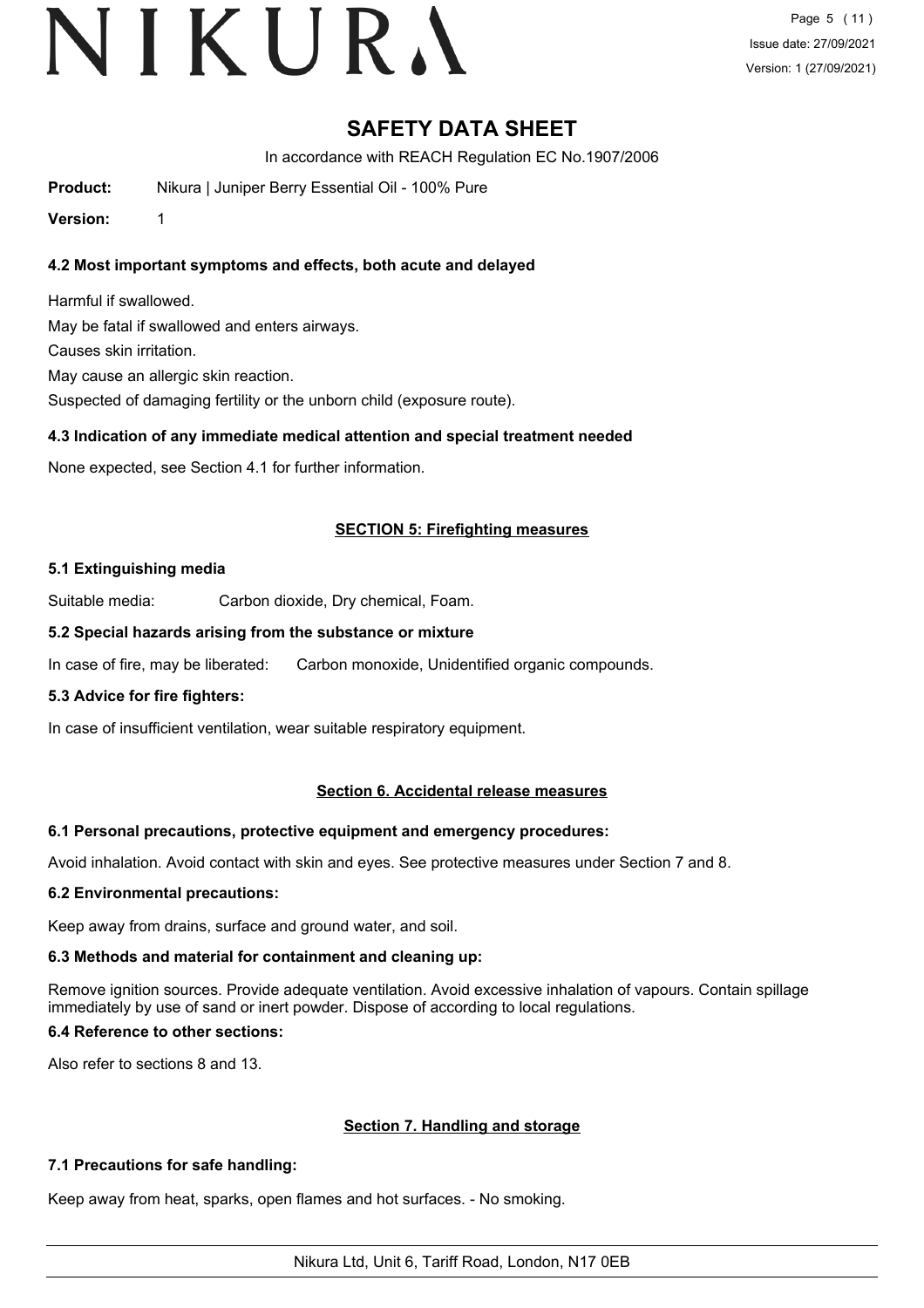# VIKURA

## **SAFETY DATA SHEET**

In accordance with REACH Regulation EC No.1907/2006

**Product:** Nikura | Juniper Berry Essential Oil - 100% Pure

**Version:** 1

Do not eat, drink or smoke when using this product.

#### **7.2 Conditions for safe storage, including any incompatibilities:**

Ground/bond container and receiving equipment. Use only non-sparking tools. Take precautionary measures against static discharge.

#### **7.3 Specific end use(s):**

Aromatherapy: Use in accordance with good manufacturing and industrial hygiene practices.

#### **Section 8. Exposure controls/personal protection**

#### **8.1 Control parameters**

Workplace exposure limits: Not Applicable

#### **8.2 Exposure Controls**

#### **Eye / Skin Protection**

Wear protective gloves/eye protection/face protection

#### **Respiratory Protection**

Under normal conditions of use and where adequate ventilation is available to prevent build up of excessive vapour, this material should not require special engineering controls. However, in conditions of high or prolonged use, or high temperature or other conditions which increase exposure, the following engineering controls can be used to minimise exposure to personnel: a) Increase ventilation of the area with local exhaust ventilation. b) Personnel can use an approved, appropriately fitted respirator with organic vapour cartridge or canisters and particulate filters. c) Use closed systems for transferring and processing this material.

Also refer to Sections 2 and 7.

#### **Section 9. Physical and chemical properties**

#### **9.1 Information on basic physical and chemical properties**

| Appearance:                                   | Pale yellow liquid.                          |
|-----------------------------------------------|----------------------------------------------|
| Odour:                                        | Balsamic, woody odour.                       |
| <b>Odour threshold:</b>                       | Not determined                               |
| pH:                                           | Not determined                               |
| Melting point / freezing point:               | Not determined                               |
| Initial boiling point / range:                | Not determined                               |
| Flash point:                                  | 38 °C                                        |
| <b>Evaporation rate:</b>                      | Not determined                               |
| Flammability (solid, gas):                    | Not determined                               |
| Upper/lower flammability or explosive limits: | Product does not present an explosion hazard |
| Vapour pressure:                              | Not determined                               |
| Vapour density:                               | Not determined                               |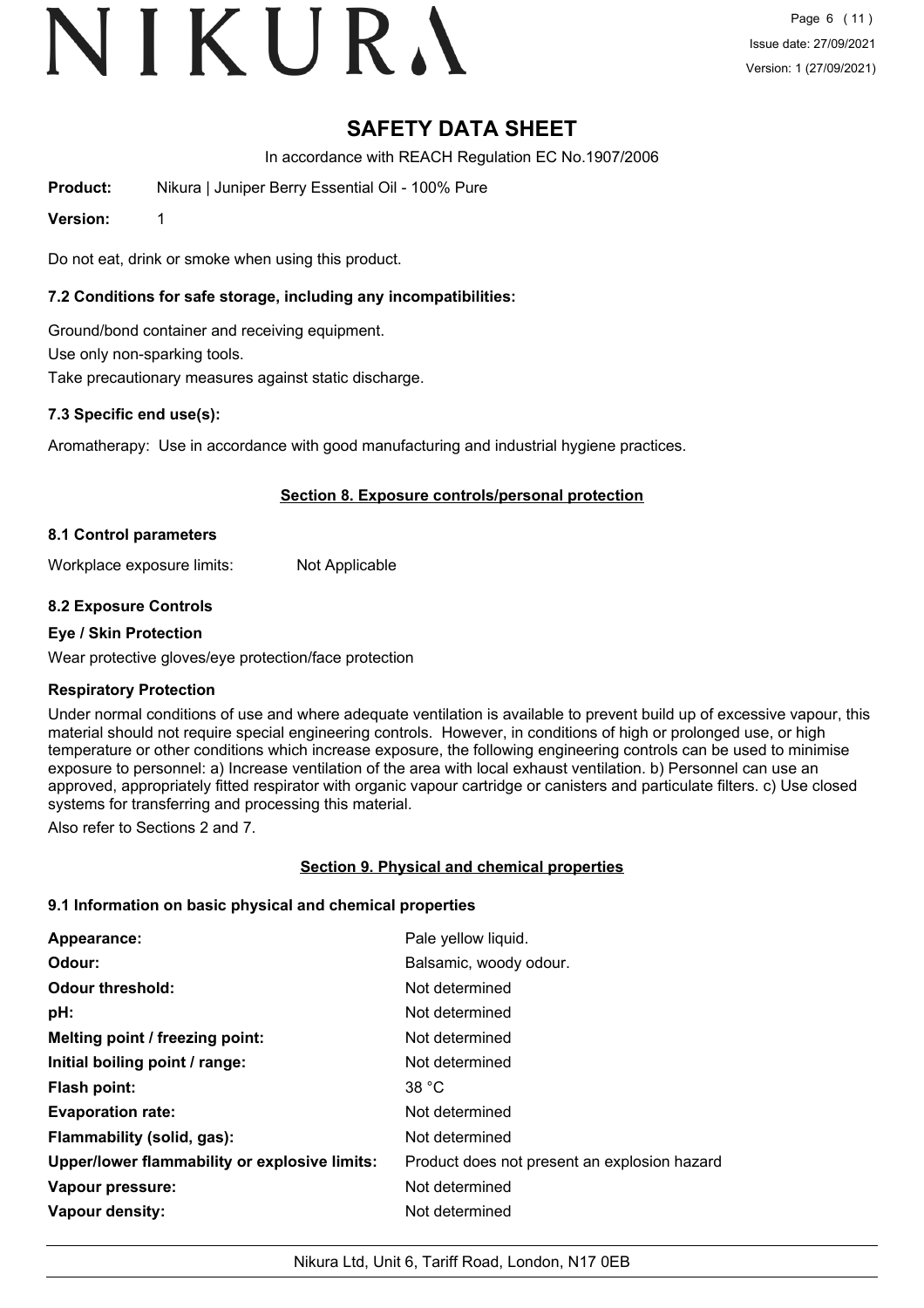## **SAFETY DATA SHEET**

In accordance with REACH Regulation EC No.1907/2006

| Nikura   Juniper Berry Essential Oil - 100% Pure |
|--------------------------------------------------|
|                                                  |

**Version:** 1

| <b>Relative density:</b>                | Not determined |
|-----------------------------------------|----------------|
| Solubility(ies):                        | Not determined |
| Partition coefficient: n-octanol/water: | Not determined |
| <b>Auto-ignition temperature:</b>       | Not determined |
| <b>Decomposition temperature:</b>       | Not determined |
| Viscosity:                              | Not determined |
| <b>Explosive properties:</b>            | Not expected   |
| <b>Oxidising properties:</b>            | Not expected   |

**9.2 Other information:** None available

## **Section 10. Stability and reactivity**

#### **10.1 Reactivity:**

Presents no significant reactivity hazard, by itself or in contact with water.

#### **10.2 Chemical stability:**

Good stability under normal storage conditions.

#### **10.3 Possibility of hazardous reactions:**

Not expected under normal conditions of use.

#### **10.4 Conditions to avoid:**

Avoid extreme heat.

#### **10.5 Incompatible materials:**

Avoid contact with strong acids, alkalis or oxidising agents.

#### **10.6 Hazardous decomposition products:**

Not expected.

#### **Section 11. Toxicological information**

#### **11.1 Information on toxicological effects**

| <b>Acute Toxicity:</b>                    | Acute Toxicity - Oral Category 4                                 |
|-------------------------------------------|------------------------------------------------------------------|
| <b>Acute Toxicity Oral</b>                | 1241                                                             |
| <b>Acute Toxicity Dermal</b>              | >5000                                                            |
| <b>Acute Toxicity Inhalation</b>          | Not Available                                                    |
| <b>Skin corrosion/irritation:</b>         | Skin Corrosion / Irritation Category 2                           |
| Serious eye damage/irritation:            | Based on available data the classification criteria are not met. |
| <b>Respiratory or skin sensitisation:</b> | Sensitization - Skin Category 1                                  |
| Germ cell mutagenicity:                   | Based on available data the classification criteria are not met. |
| <b>Carcinogenicity:</b>                   | Based on available data the classification criteria are not met. |
| <b>Reproductive toxicity:</b>             | Toxic to Reproduction Category 2                                 |
| <b>STOT-single exposure:</b>              | Based on available data the classification criteria are not met. |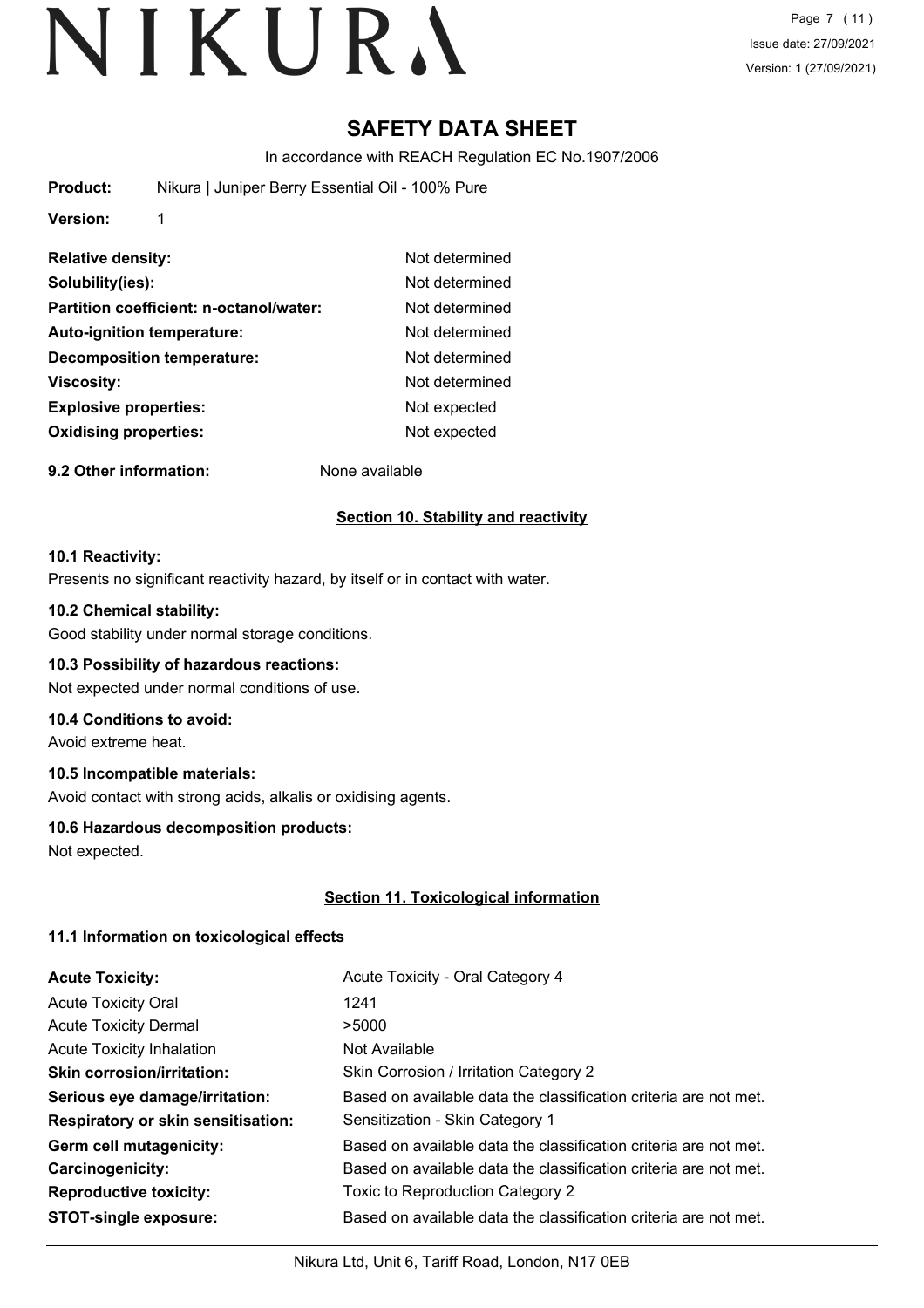## **SAFETY DATA SHEET**

In accordance with REACH Regulation EC No.1907/2006

**Product:** Nikura | Juniper Berry Essential Oil - 100% Pure

**Version:** 1

**STOT-repeated exposure:** Based on available data the classification criteria are not met. **Aspiration hazard:** Aspiration Hazard Category 1

#### **Information about hazardous ingredients in the mixture**

| Ingredient          | <b>CAS</b>      | EC                | LD50/ATE Oral | LD50/ATE<br><b>Dermal</b> | LC50/ATE<br><b>Inhalation</b> | <b>LC50</b><br><b>Route</b> |
|---------------------|-----------------|-------------------|---------------|---------------------------|-------------------------------|-----------------------------|
| lTerpinen-4-ol      | 562-74-3        | $ 209 - 235 - 5 $ | 1300          | 2500                      |                               | Not<br>available            |
| lalpha-Pinene       | $ 80 - 56 - 8 $ | $ 201 - 291 - 9 $ | 500           | Not available             | Not available                 | Not<br>available            |
| lp-Mentha-1,3-diene | $ 99-86-5 $     | 202-795-1         | 1680          | Not available             | Not available                 | Not<br>available            |

Refer to Sections 2 and 3 for additional information.

#### **Section 12. Ecological information**

#### **12.1 Toxicity:**

Very toxic to aquatic life with long lasting effects.

Toxic to aquatic life with long lasting effects.

- **12.2 Persistence and degradability:** Not available
- **12.3 Bioaccumulative potential:** Not available

**12.4 Mobility in soil:** Not available

#### **12.5 Results of PBT and vPvB assessment:**

This substance does not meet the PBT/vPvB criteria of REACH, annex XIII.

**12.6 Other adverse effects:** Not available

#### **Section 13. Disposal considerations**

#### **13.1 Waste treatment methods:**

Dispose of in accordance with local regulations. Avoid disposing into drainage systems and into the environment. Empty containers should be taken to an approved waste handling site for recycling or disposal.

#### **Section 14. Transport information**

| 14.1 UN number:                    | UN1169                                                                        |
|------------------------------------|-------------------------------------------------------------------------------|
| 14.2 UN Proper Shipping Name:      | EXTRACTS, AROMATIC, LIQUID                                                    |
| 14.3 Transport hazard class(es):   | 3                                                                             |
| <b>Sub Risk:</b>                   | -                                                                             |
| 14.4. Packing Group:               | Ш                                                                             |
| <b>14.5 Environmental hazards:</b> | This is an environmentally hazardous substance.                               |
| 14.6 Special precautions for user: | None additional                                                               |
|                                    | 14.7 Transport in bulk according to Annex II of MARPOL73/78 and the IBC Code: |
| Not applicable                     |                                                                               |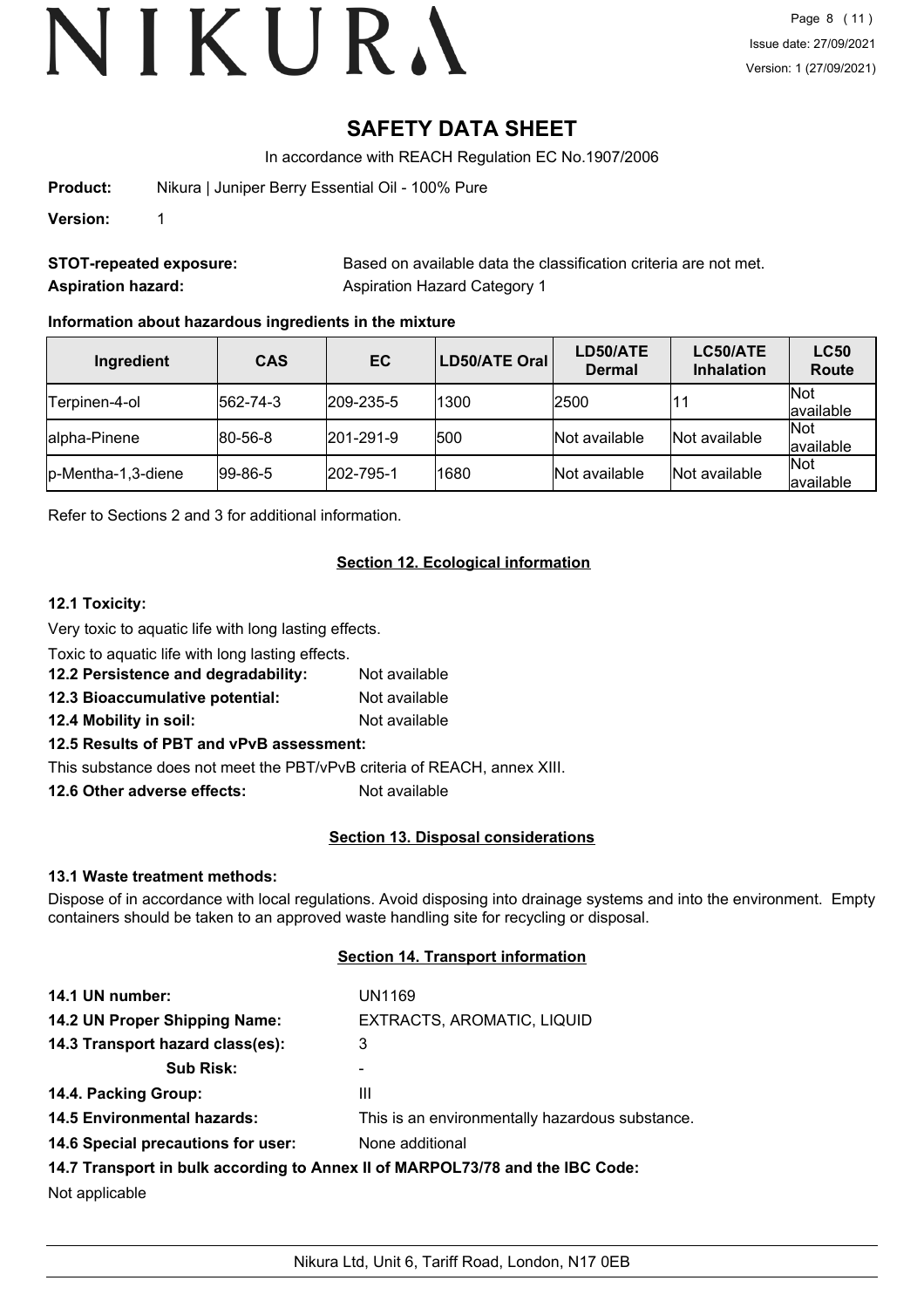### **SAFETY DATA SHEET**

In accordance with REACH Regulation EC No.1907/2006

**Product:** Nikura | Juniper Berry Essential Oil - 100% Pure

**Version:** 1

#### **Section 15. Regulatory information**

#### **15.1 Safety, health and environmental regulations/legislation specific for the substance or mixture**

RIFM ID Number: 337-G2.12

#### **15.2 Chemical Safety Assessment**

A Chemical Safety Assessment has not been carried out for this product.

#### **Section 16. Other information**

| <b>Concentration % Limits:</b>  | EH A1=46.82% EH C1=62.19% EH C2=6.02% EH C3=0.60187303% EH<br>C4=42.52% SCI 2=16.72% SS 1=2.85% REP 2=81.08% AH 1=11.76% |
|---------------------------------|--------------------------------------------------------------------------------------------------------------------------|
| <b>Total Fractional Values:</b> | EH A1=2.14 EH C1=1.61 EH C2=16.60 EH C3=166.15 EH C4=2.35 SCI<br>2=5.98 SS 1=35.10 REP 2=1.23 AH 1=8.50                  |
| <b>Key to revisions:</b>        |                                                                                                                          |

Not applicable

#### **Key to abbreviations:**

| <b>Abbreviation</b> | <b>Meaning</b>                                                        |
|---------------------|-----------------------------------------------------------------------|
| Acute Tox. 4        | Acute Toxicity - Oral Category 4                                      |
| Acute Tox. 4        | Acute Toxicity - Inhalation Category 4                                |
| Aquatic Acute 1     | Hazardous to the Aquatic Environment - Acute Hazard Category 1        |
| Aquatic Chronic 1   | Hazardous to the Aquatic Environment - Long-term Hazard Category 1    |
| Aquatic Chronic 2   | Hazardous to the Aquatic Environment - Long-term Hazard Category 2    |
| Aquatic Chronic 3   | Hazardous to the Aquatic Environment - Long-term Hazard Category 3    |
| Aquatic Chronic 4   | Hazardous to the Aquatic Environment - Long-term Hazard Category 4    |
| Asp. Tox 1          | Aspiration Hazard Category 1                                          |
| Eye Irrit. 2        | Eye Damage / Irritation Category 2                                    |
| Flam. Liq. 3        | Flammable Liquid, Hazard Category 3                                   |
| Flam. Sol. 2        | Flammable Solid, Hazard Category 2                                    |
| H226                | Flammable liquid and vapour.                                          |
| H228                | Flammable solid.                                                      |
| H302                | Harmful if swallowed.                                                 |
| H304                | May be fatal if swallowed and enters airways.                         |
| H315                | lCauses skin irritation.                                              |
| H317                | May cause an allergic skin reaction.                                  |
| H319                | Causes serious eye irritation.                                        |
| H332                | Harmful if inhaled.                                                   |
| H336                | May cause drowsiness or dizziness.                                    |
| H361                | Suspected of damaging fertility or the unborn child (exposure route). |
| H400                | Very toxic to aquatic life.                                           |
| H410                | Very toxic to aquatic life with long lasting effects.                 |
| H411                | Toxic to aquatic life with long lasting effects.                      |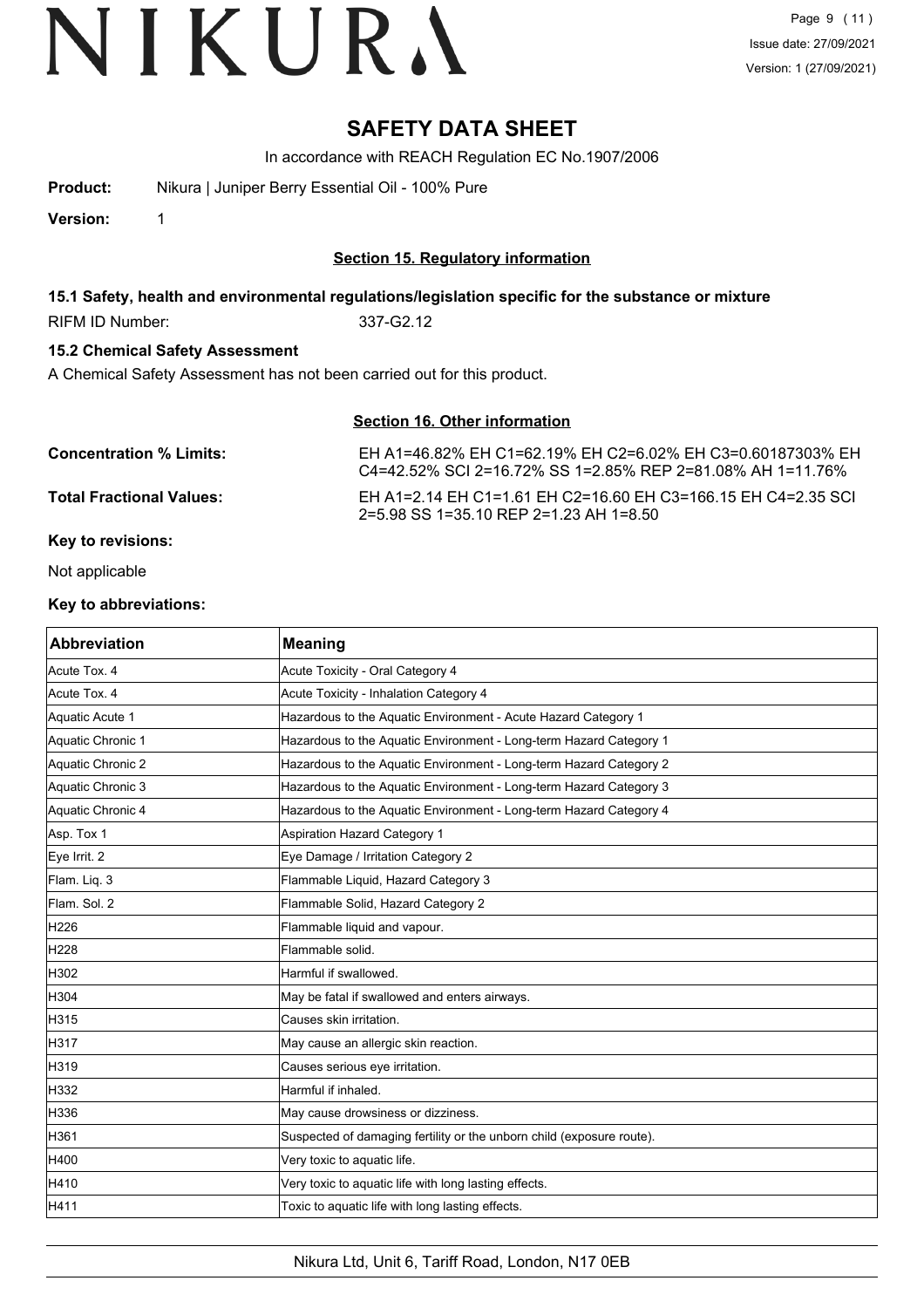## **SAFETY DATA SHEET**

In accordance with REACH Regulation EC No.1907/2006

**Nikura | Juniper Berry Essential Oil - 100% Pure** 

#### **Version:** 1

| H412             | Harmful to aquatic life with long lasting effects.                                                                                 |
|------------------|------------------------------------------------------------------------------------------------------------------------------------|
| H413             | May cause long lasting harmful effects to aquatic life.                                                                            |
| P202             | Do not handle until all safety precautions have been read and understood.                                                          |
| P210             | Keep away from heat, sparks, open flames and hot surfaces. - No smoking.                                                           |
| P233             | Keep container tightly closed.                                                                                                     |
| P240             | Ground/bond container and receiving equipment.                                                                                     |
| P241             | Use explosion-proof electrical, ventilating and lighting equipment.                                                                |
| P242             | Use only non-sparking tools.                                                                                                       |
| P243             | Take precautionary measures against static discharge.                                                                              |
| P261             | Avoid breathing vapour or dust.                                                                                                    |
| P <sub>264</sub> | Wash hands and other contacted skin thoroughly after handling.                                                                     |
| P270             | Do not eat, drink or smoke when using this product.                                                                                |
| P271             | Use only outdoors or in a well-ventilated area.                                                                                    |
| P272             | Contaminated work clothing should not be allowed out of the workplace.                                                             |
| P273             | Avoid release to the environment.                                                                                                  |
| P280             | Wear protective gloves/eye protection/face protection.                                                                             |
| P301/310         | IF SWALLOWED: Immediately call a POISON CENTER or doctor/physician.                                                                |
| P301/312         | IF SWALLOWED: call a POISON CENTER or doctor/physician if you feel unwell.                                                         |
| P302/352         | IF ON SKIN: Wash with plenty of soap and water.                                                                                    |
| P303/361/353     | IF ON SKIN (or hair): Remove/take off immediately all contaminated clothing. Rinse skin with water/shower.                         |
| P304/340         | IF INHALED: Remove victim to fresh air and keep at rest in a position comfortable for breathing.                                   |
| P305/351/338     | IF IN EYES: Rinse cautiously with water for several minutes. Remove contact lenses, if present and easy to<br>do. Continue rinsing |
| P308/313         | IF exposed or concerned: Get medical advice/attention.                                                                             |
| P312             | Call a POISON CENTRE or doctor/physician if you feel unwell.                                                                       |
| P330             | Rinse mouth.                                                                                                                       |
| P331             | Do not induce vomiting.                                                                                                            |
| P332/313         | If skin irritation occurs: Get medical advice/attention.                                                                           |
| P333/313         | If skin irritation or rash occurs: Get medical advice/attention.                                                                   |
| P337/313         | If eye irritation persists: Get medical advice/attention.                                                                          |
| P362             | Take off contaminated clothing and wash before reuse.                                                                              |
| P363             | Wash contaminated clothing before reuse.                                                                                           |
| P370/378         | In case of fire: Use carbon dioxide, dry chemical, foam for extinction.                                                            |
| P391             | Collect spillage.                                                                                                                  |
| P403/233/235     | Store in a well-ventilated place. Keep container tightly closed. Keep cool.                                                        |
| P403/235         | Store in a well-ventilated place. Keep cool.                                                                                       |
| P405             | Store locked up.                                                                                                                   |
| P501             | Dispose of contents/container to approved disposal site, in accordance with local regulations.                                     |
| Repr. 2          | Toxic to Reproduction Category 2                                                                                                   |
| STOT SE 3        | Specific Target Organ Toxicity (Single Exposure) Category 3                                                                        |
| Skin Irrit. 2    | Skin Corrosion / Irritation Category 2                                                                                             |
| Skin Sens. 1     | Sensitization - Skin Category 1                                                                                                    |